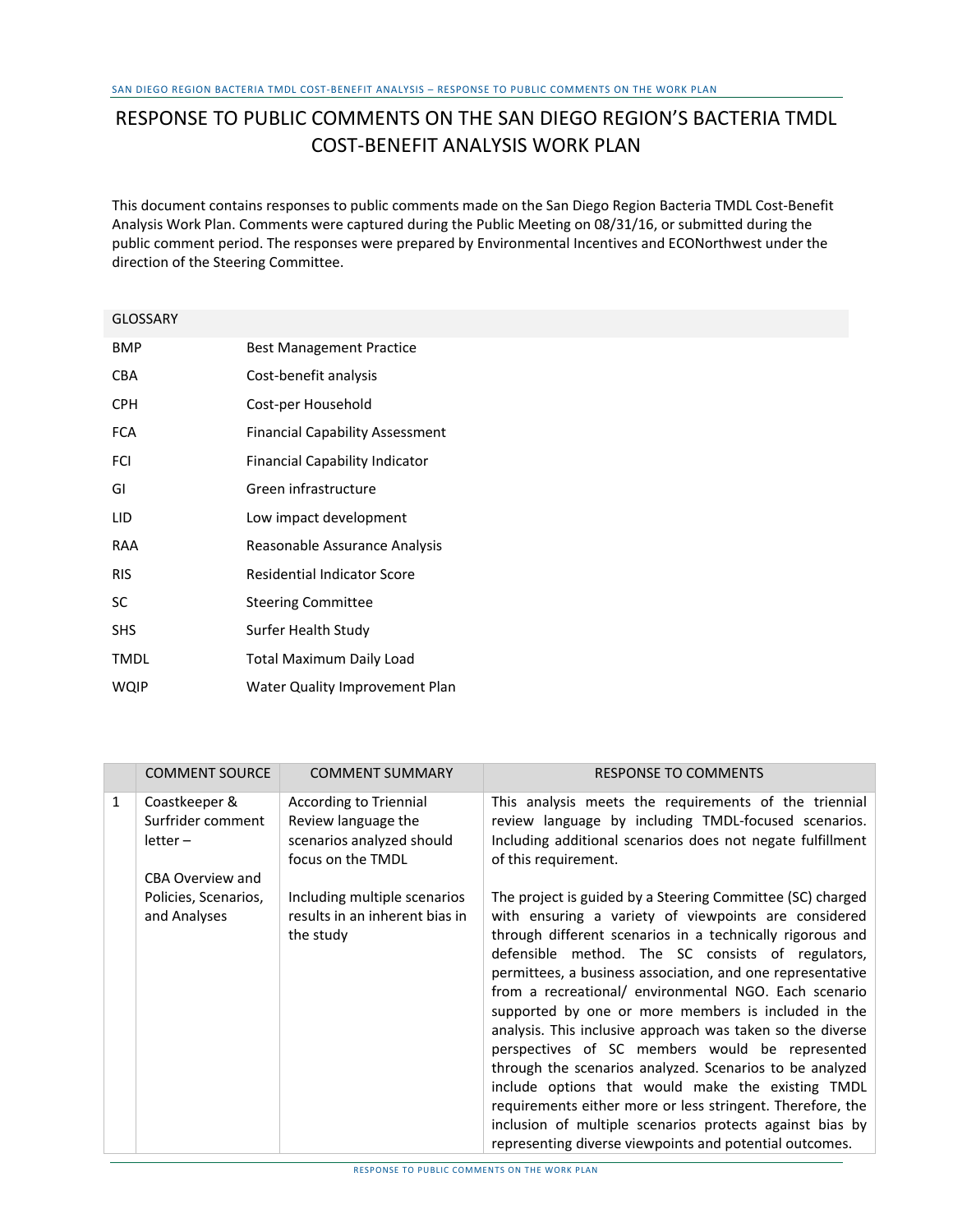ľ

 $\top$ 

| $\overline{2}$ | Coastkeeper &<br>Surfrider comment<br>$letter -$<br>Policies, Scenarios<br>and Analyses<br>Considerations | Only the existing TMDL and<br>compliance schedule should<br>be analyzed.<br>Several scenarios considered<br>are illegal or unsupported by<br>scientific data and should be<br>removed | See response to comment #1 for basis for including all<br>scenarios. The TMDL compliance schedule will be analyzed<br>as part of this CBA. It is necessary to analyze the schedule<br>for compliance with the EPA 2012 recreational water<br>quality criteria because the future of the TMDL relies on<br>these new criteria. Regardless of TMDL decisions water<br>quality criteria in the San Diego region and throughout the<br>state will be updated to EPA rec criteria.                                                                                                                                                                                                                                                                                                                                                                                                                                                                  |
|----------------|-----------------------------------------------------------------------------------------------------------|---------------------------------------------------------------------------------------------------------------------------------------------------------------------------------------|------------------------------------------------------------------------------------------------------------------------------------------------------------------------------------------------------------------------------------------------------------------------------------------------------------------------------------------------------------------------------------------------------------------------------------------------------------------------------------------------------------------------------------------------------------------------------------------------------------------------------------------------------------------------------------------------------------------------------------------------------------------------------------------------------------------------------------------------------------------------------------------------------------------------------------------------|
|                |                                                                                                           |                                                                                                                                                                                       | This effort focuses on better understanding the costs and<br>benefits of each scenario as proposed. Scenario<br>characteristics, such as a lack of scientific data, which may<br>prevent adoption of a scenario become relevant during the<br>decision making process, which is not part of this CBA.<br>Scenario adoption decisions will be made at a hearing by<br>Regional Board Members who are not on the Steering<br>Committee. Although some scenarios may be rejected for<br>adoption, many, if not all, of the scenarios represent<br>approaches or strategies utilized in other regions. In<br>addition, other scenarios such as "2012 REC Criteria" and<br>"Adjust wet weather beach WQ objective"<br>are<br>recommended as options in USEPA's 2012 Recreational<br>Water Quality Criteria. Additionally, the decision makers<br>will consider other information, such as special studies,<br>when making implementation decisions. |
| 3              | Coastkeeper &                                                                                             | Any analysis that takes place                                                                                                                                                         | The cost-benefit analysis will not include a RAA. An RAA is                                                                                                                                                                                                                                                                                                                                                                                                                                                                                                                                                                                                                                                                                                                                                                                                                                                                                    |
|                | Surfrider comment<br>$letter -$                                                                           | prior to an RAA cannot<br>adequately characterize the                                                                                                                                 | an assurance that shows compliance is possible rather than<br>prescription for specific compliance actions. As<br>a                                                                                                                                                                                                                                                                                                                                                                                                                                                                                                                                                                                                                                                                                                                                                                                                                            |
|                | <b>Benefits</b><br>Calculations                                                                           | true costs or benefits that<br>would result from such an<br>assessment                                                                                                                | implementation proceeds, BMP sizes/types/locations are<br>often altered and this is explicitly allowed in the Los<br>Angeles WMPs as long as equivalent performance in runoff<br>volume reductions is achieved by the revised BMPs.                                                                                                                                                                                                                                                                                                                                                                                                                                                                                                                                                                                                                                                                                                            |
|                |                                                                                                           | The WQIPs are not grounded                                                                                                                                                            |                                                                                                                                                                                                                                                                                                                                                                                                                                                                                                                                                                                                                                                                                                                                                                                                                                                                                                                                                |
|                |                                                                                                           | in an adequate, rigorous<br>assessment<br>Green infrastructure<br>feasibility, intensity, type,                                                                                       | WQIPs in San Diego County have been reviewed, revised,<br>and accepted by the San Diego Regional Water Quality<br>Control Board. Many of these WQIPs rely on quantitative<br>modeling such as that used in Los Angeles as part of the<br>RAA. Thus, the SC feels the WQIPs are an adequate basis<br>for the analysis and will enable a rigorous and technically                                                                                                                                                                                                                                                                                                                                                                                                                                                                                                                                                                                |
|                |                                                                                                           | location, cost cannot be                                                                                                                                                              | defensible CBA to be performed.                                                                                                                                                                                                                                                                                                                                                                                                                                                                                                                                                                                                                                                                                                                                                                                                                                                                                                                |
|                |                                                                                                           | determined without an RAA.<br>The proposed analysis will<br>significantly undervalue co-<br>benefits such as increased                                                                | Benefit analyses will be performed according to federal<br>guidance from the Office of Management and Budget's A-4<br>Circular (5) and the USEPA's guidance for preparing                                                                                                                                                                                                                                                                                                                                                                                                                                                                                                                                                                                                                                                                                                                                                                      |
|                |                                                                                                           | water security.                                                                                                                                                                       | economic analyses (6). Therefore, the basis for analysis will<br>be rigorous and defensible. The consulting team will                                                                                                                                                                                                                                                                                                                                                                                                                                                                                                                                                                                                                                                                                                                                                                                                                          |
|                |                                                                                                           | The TMDL was amended to a<br>20 year compliance timeline<br>to address multiple pollutant                                                                                             | estimate an appropriate range of value for the total co-<br>benefits to the extent they can be valued using federal<br>guidance and available data. It is likely that some co-                                                                                                                                                                                                                                                                                                                                                                                                                                                                                                                                                                                                                                                                                                                                                                 |
|                |                                                                                                           | parameters. Strategies that<br>address multiple pollutants                                                                                                                            | benefits are not able to be quantified and will be<br>documented qualitatively.                                                                                                                                                                                                                                                                                                                                                                                                                                                                                                                                                                                                                                                                                                                                                                                                                                                                |
|                |                                                                                                           | should be prioritized.                                                                                                                                                                | Where data and literature allow and assumptions are                                                                                                                                                                                                                                                                                                                                                                                                                                                                                                                                                                                                                                                                                                                                                                                                                                                                                            |
|                |                                                                                                           |                                                                                                                                                                                       |                                                                                                                                                                                                                                                                                                                                                                                                                                                                                                                                                                                                                                                                                                                                                                                                                                                                                                                                                |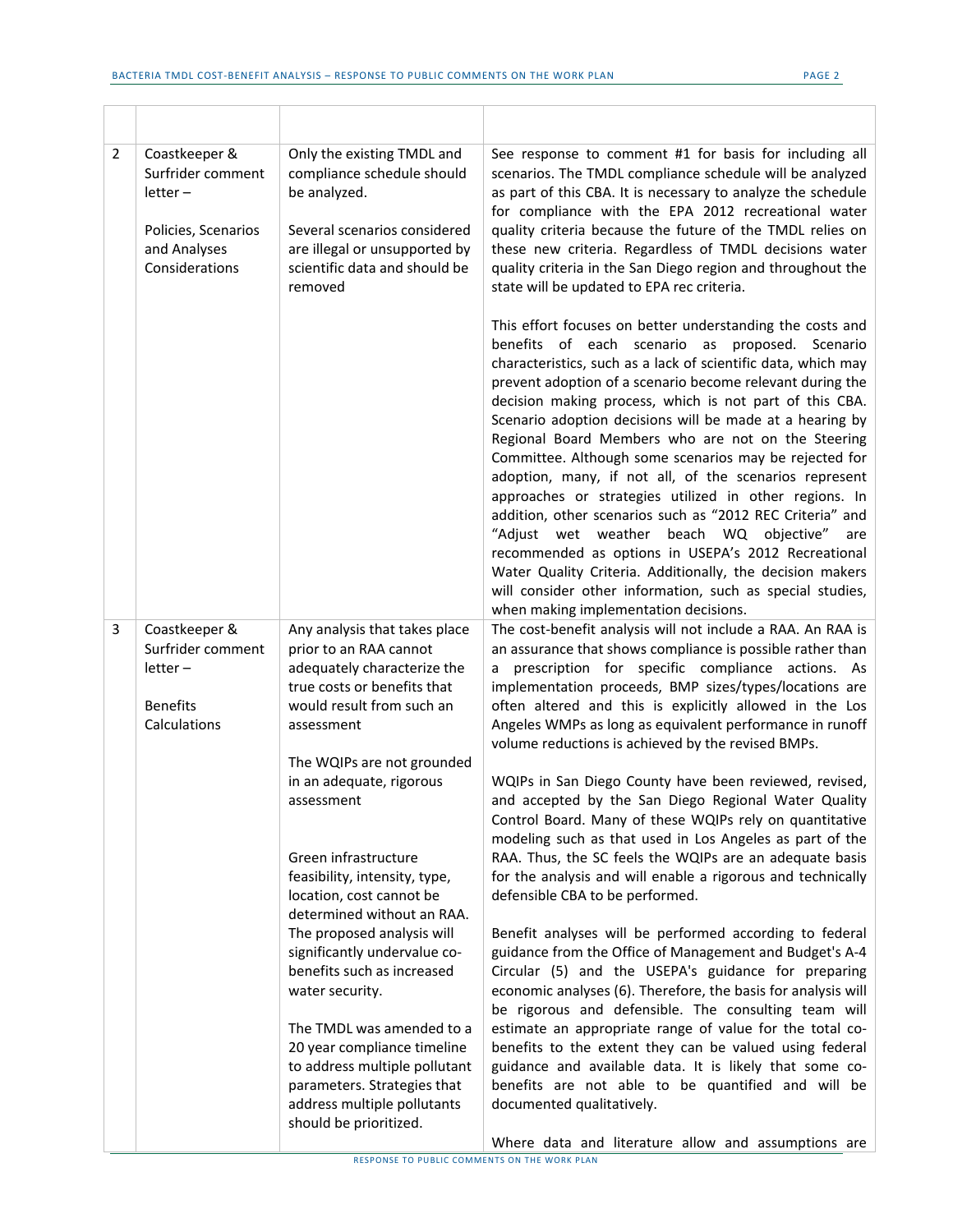|   |                                                                                             |                                                                                                                                                                                                                                                                                                                                                                                                                                                  | appropriate, we will provide discussion of secondary<br>consequences of co-benefits, in terms of avoided<br>externalities such as reduced demand for potable water.<br>Co-benefits will be documented in terms of the supply of<br>the service from the BMP or BMP category, and in terms of<br>the demand or scarcity for that benefit. Not all BMPs and<br>all sites will provide the whole range of co-benefits listed.<br>And some co-benefits might not be possible given the<br>vegetation, climate, or land use facing feasible BMP<br>options.                                                                                                                                                                                                                                                                                                                                                                                                                                                                                                                                                   |
|---|---------------------------------------------------------------------------------------------|--------------------------------------------------------------------------------------------------------------------------------------------------------------------------------------------------------------------------------------------------------------------------------------------------------------------------------------------------------------------------------------------------------------------------------------------------|----------------------------------------------------------------------------------------------------------------------------------------------------------------------------------------------------------------------------------------------------------------------------------------------------------------------------------------------------------------------------------------------------------------------------------------------------------------------------------------------------------------------------------------------------------------------------------------------------------------------------------------------------------------------------------------------------------------------------------------------------------------------------------------------------------------------------------------------------------------------------------------------------------------------------------------------------------------------------------------------------------------------------------------------------------------------------------------------------------|
| 5 | Coastkeeper &<br>Surfrider comment<br>$letter -$<br><b>Data Consideration</b>               | The work plan places too<br>much emphasis on the<br>results of the Surfer Health<br>Study<br>The SHS is not representative<br>of the beach-going public.<br>The study did not include<br>non-surfers or those under<br>the age of 18.<br>The draft gives insufficient<br>attention to recreation and<br>other activities in our<br>freshwater systems. The<br>benefits of recreation in<br>freshwater systems should<br>be carefully considered. | The consulting team will add the local studies identified in<br>the comment letter to the work plan and consider the<br>information they provide during the analysis.<br>We realize that the SHS results need to be extrapolated to<br>all beach visits that potentially involve exposure to<br>pathogens during wet weather events and for three days<br>afterwards. Total exposure during and immediately after<br>wet weather events are relatively much lower for non-<br>surfing activity categories. Numerous data sources are<br>being gathered and applied to estimate these other activity<br>categories, and literature exist for consideration of<br>extrapolation of the epidemiology effects measured in the<br>SHS to these other populations.<br>The Steering Committee understands the importance of<br>benefits from freshwater recreation based on input from<br>the San Diego River Foundation and was already including<br>them as part of the analysis. Examples of benefits from<br>other freshwater recreation included in the analysis are<br>fishing, hiking and paddle sports. |
| 6 | Coastkeeper &<br>Surfrider comment<br>$letter -$<br><b>Financial Capability</b><br>Analysis | Full FCA, particularly FCI,<br>should be done                                                                                                                                                                                                                                                                                                                                                                                                    | The FCA will be performed according to federal EPA<br>guidance including from 1997 (2), 2012 (3), and 2014 (4).<br>A screening-level financial capability assessment will<br>provide a representation of both the financial burden<br>through the Cost Per Household calculation and the ability<br>to pay through the Residential Indicator Score calculation.<br>Performing only this portion of the FCA will not favor the<br>financial burden, or ability to pay portion of the<br>calculation. Performing the FCI portion of the FCA would<br>just add detail to the residents' ability to pay through<br>consideration of additional factors.<br>Results of the screening-level FCA will determine whether<br>a full FCA is warranted. If a significant financial burden is<br>indicated, the full FCA will be needed for discussion with<br>US EPA before any schedule change can be approved.                                                                                                                                                                                                    |
| 7 | <b>EMAIL - REC-1</b><br><b>Triennial Review</b><br>Project - Indicator                      | Benefits of GI greatly<br>outweigh those of single-<br>purpose infrastructure                                                                                                                                                                                                                                                                                                                                                                    | See response to comment #3                                                                                                                                                                                                                                                                                                                                                                                                                                                                                                                                                                                                                                                                                                                                                                                                                                                                                                                                                                                                                                                                               |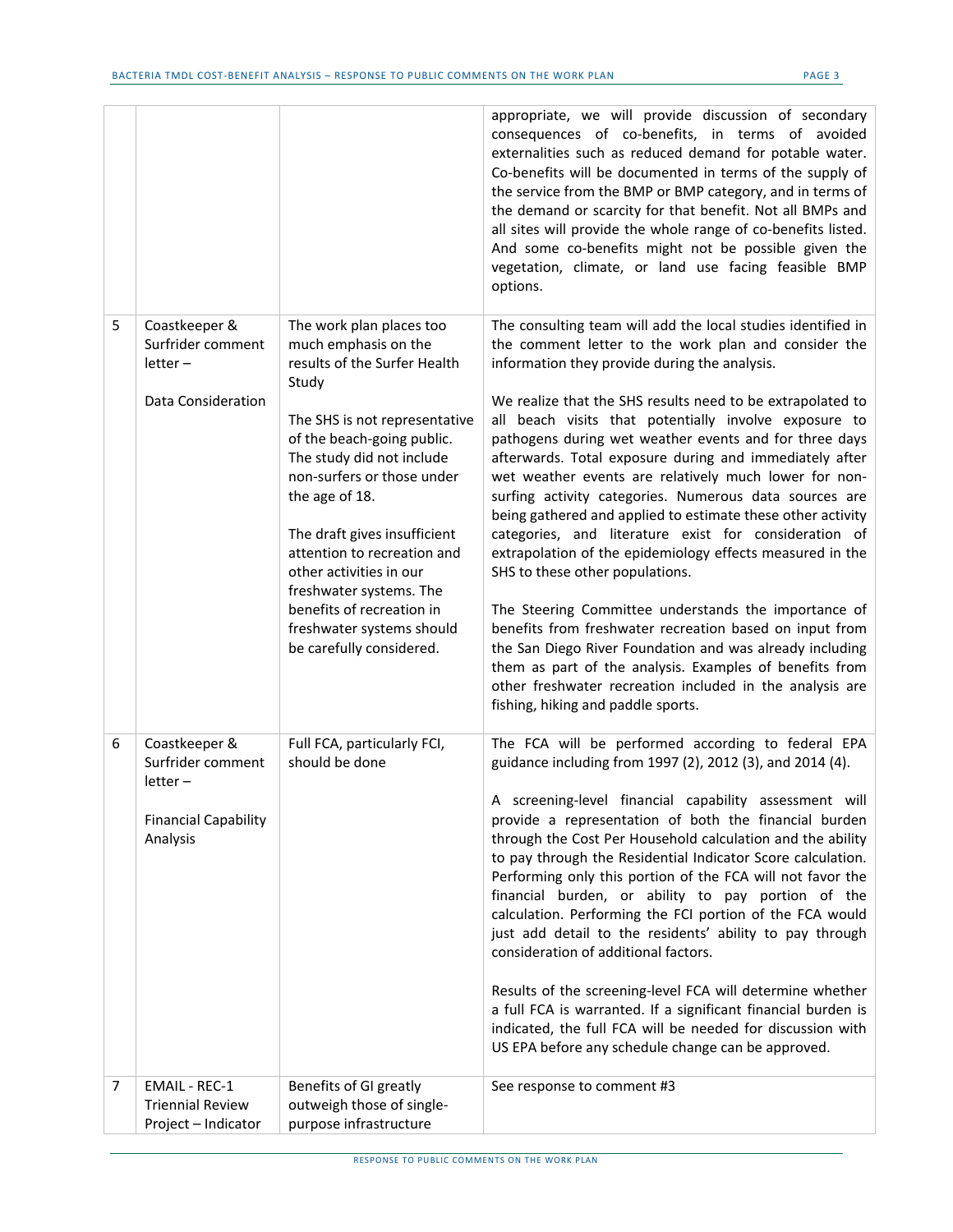|    | Bacteria Further<br>resources on CBA<br>and multi-benefit<br>approaches |                                                                                                                                                                                                                             |                                                                                                                                                                                                                                                                                                                                                                                                                                         |
|----|-------------------------------------------------------------------------|-----------------------------------------------------------------------------------------------------------------------------------------------------------------------------------------------------------------------------|-----------------------------------------------------------------------------------------------------------------------------------------------------------------------------------------------------------------------------------------------------------------------------------------------------------------------------------------------------------------------------------------------------------------------------------------|
| 8  | Public meeting                                                          | How will the copermittee's<br>bacteria study be<br>incorporated                                                                                                                                                             | The human marker (FH183) study is being used to inform<br>incorporation of pathogens into the "Focus on Human<br>Sources" scenario. Additionally, the reference watershed<br>study is being incorporated into the "2010 TMDL via<br>WQIPs" scenario.                                                                                                                                                                                    |
| 9  | Public meeting                                                          | Should the study include dry<br>weather? Beach closure days<br>in dry weather are important<br>in SD                                                                                                                        | This analysis is focusing on wet weather since that is how<br>the Regional Board scoped the study when it adopted the<br>Triennial Review, but it will also provide insight into dry<br>weather in several ways. First, the property value analysis<br>will include both wet and dry weather periods.<br>Additionally, implementation of BMPs may result in dry<br>weather benefits which would be captured in the benefit<br>analysis. |
| 10 | Public meeting                                                          | There needs to be a<br>reasonable assurance<br>analysis that looks at green<br>infrastructure and feasibility.<br>The amount of modeling that<br>went into the Water Quality<br>Improvement Plans (WQIP) is<br>not adequate | For RAA response see comment #3<br>The WQIPs are an important point of reference, but not<br>the focus for every scenario. For example, the stream<br>restoration, or other human sources scenarios identify load<br>reduction strategies based on screening-level modeling<br>efforts completed as part of this analysis; they are not<br>based on BMPs from the WQIP.                                                                 |
| 10 | Public meeting                                                          | Why is this analysis only<br>considering the RIS and not<br>the rest of the FCA                                                                                                                                             | See response to comment #6                                                                                                                                                                                                                                                                                                                                                                                                              |
| 11 | Public meeting                                                          | The scenarios and policies<br>proposed read as a TMDL<br>alternatives analysis. The<br>mechanism to reaching<br>swimmable waters is<br>meeting load reduction<br>requirements.                                              | See response to comment #1 & 2 for basis for including all<br>scenarios, not just the TMDL.                                                                                                                                                                                                                                                                                                                                             |
| 12 | Public meeting                                                          | How will the final report be<br>used to compare different<br>scenarios across different<br>policies?                                                                                                                        | See response to comment #1 & 2                                                                                                                                                                                                                                                                                                                                                                                                          |
| 13 | Public meeting                                                          | At the end of the report, will<br>there be specific<br>recommendations made<br>regarding policy decisions?                                                                                                                  | See response to comment #1 & 2                                                                                                                                                                                                                                                                                                                                                                                                          |
| 14 | Public meeting                                                          | There is concern about<br>potential misapplication of<br>the Surfer Health Study.<br>There are limitations to the<br>study. For instance, the study                                                                         | See response to comment #5                                                                                                                                                                                                                                                                                                                                                                                                              |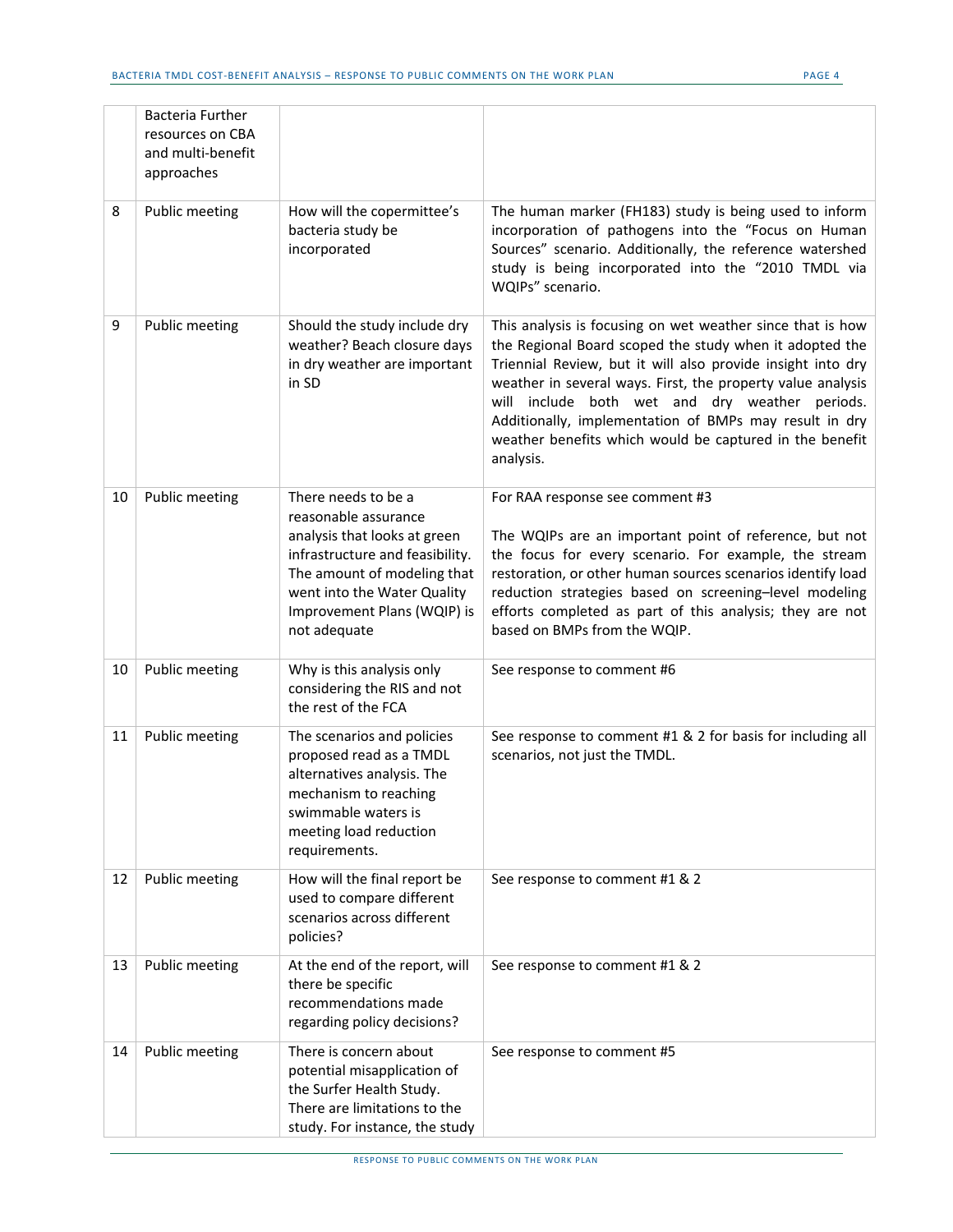|    |                | only used surfers 18-years-<br>old and over at two beaches<br>during dry weather. There<br>are people who swim during<br>wet weather, and kids<br>weren't considered.                                                                                                                                                                                                                                                       |                                                                                                                                                                                                                                                                                                                      |
|----|----------------|-----------------------------------------------------------------------------------------------------------------------------------------------------------------------------------------------------------------------------------------------------------------------------------------------------------------------------------------------------------------------------------------------------------------------------|----------------------------------------------------------------------------------------------------------------------------------------------------------------------------------------------------------------------------------------------------------------------------------------------------------------------|
| 16 | Public meeting | There was a study conducted<br>by TreePeople in Los Angeles<br>comparing capital costs<br>against green stormwater<br>that was pretty<br>comprehensive. It looked at<br>costs of deferred compliance<br>compared to implementing<br>low impact development<br>now over conventional<br>stormwater maintenance. It<br>showed an overwhelming<br>benefit. Including this would<br>be necessary to show true<br>cost-benefits. | See response to comment #3                                                                                                                                                                                                                                                                                           |
| 17 | Public meeting | What are some challenging<br>assumptions the consultant<br>has had to make?                                                                                                                                                                                                                                                                                                                                                 | One challenging key assumption is how to extrapolate the<br>Surfer Health Study to all beaches and population. The<br>consultant is working to come up with comprehensive<br>measures and get the best, most complete set of data. Any<br>challenging extrapolations will be transparent in the<br>report.           |
| 18 | Public meeting | Are you developing utility<br>function or multi-criteria<br>analysis to rank or compare<br>scenarios?                                                                                                                                                                                                                                                                                                                       | See response to comment #1 & 2                                                                                                                                                                                                                                                                                       |
| 19 | Public meeting | Are you concerned you<br>should do optimization as<br>first step?                                                                                                                                                                                                                                                                                                                                                           | Several of the scenarios in this analysis are based on<br>strategies from the WQIP which were optimized through<br>WQIP development. Therefore, additional optimization is<br>not within the scope of the CBA.                                                                                                       |
| 20 | Public meeting | How do you avoid<br>subjectivity when performing<br>the analysis? For example, if<br>14 swimmers get sick, how<br>do you value that when<br>compared to millions of<br>dollars spent to make                                                                                                                                                                                                                                | The consulting team acknowledges that one of the<br>difficulties of CBA can be capturing all benefits. This cost-<br>benefit analysis will be performed according to federal<br>guidance and as a result will avoid subjectivity. The<br>consulting team will make every effort to include all<br>relevant benefits. |
|    |                | changes?                                                                                                                                                                                                                                                                                                                                                                                                                    | See federal guidance reference in response to comment #3                                                                                                                                                                                                                                                             |

## REFERENCES

(1) NGUYEN, THANHLOAN, DR.C.P. LAI, IVAR RIDGEWAY, and DR.JUN ZHU. GUIDELINES FOR CONDUCTING REASONABLE ASSURANCE ANALYSISIN A WATERSHED MANAGEMENT PROGRAM, INCLUDING AN ENHANCED WATERSHED MANAGEMENT PROGRAM. Rep. Los Angeles Regional Water Quality Control Board, 25 Mar. 2014. Web.